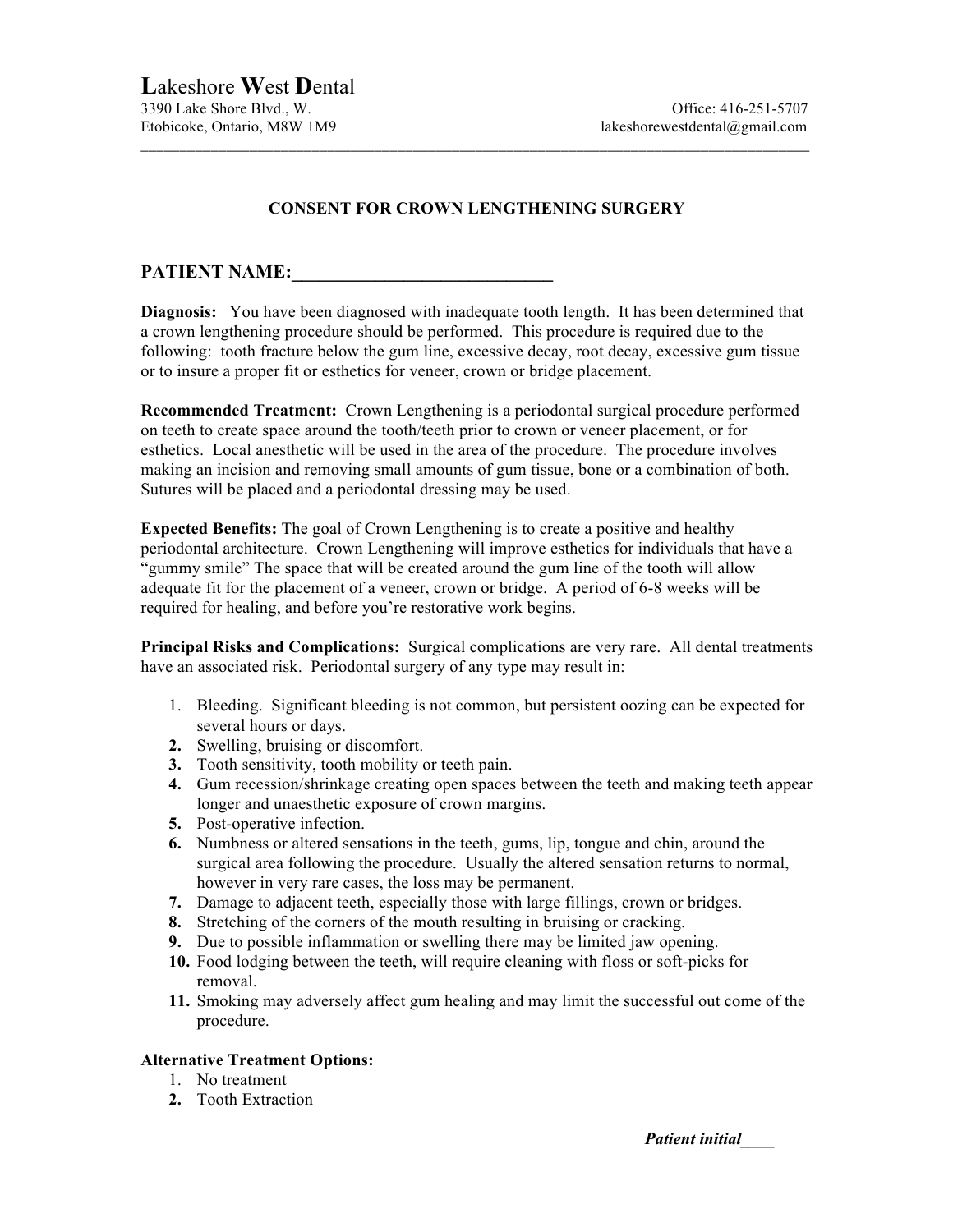**Necessary Follow-Up Care and Self Care:** I fully understand it is important for me to see my dentist for routine dental care.

I acknowledge smoking may adversely affect gum healing and may limit the successful outcome of my surgery.

I know I should use soft bristly toothbrushes or soft electric toothbrushes (such as Sonicare®) Good oral hygiene for the rest of my life is essential to good dental health.

I have told the dentist about any pertinent medical conditions, allergies (especially to medications or sulfites) or medication(s) I am taking, including over the counter medications such as aspirin.

I acknowledge I will need to come back for several post-operative visits so my healing may be monitored and to allow the Dentist to evaluate the healing process. Smoking, excessive alcohol intake or inadequate oral hygiene may adversely affect gum healing and may limit the successful outcome of my surgery. I know that it is important to:

- 1. Abide by the specific prescriptions and instructions given.
- 2. See the Dentist for post-operative visits as needed.
- 3. Quit smoking.
- 4. Perform excellent oral hygiene once instructed to, usually starting 4 weeks after the surgery is done.
- 5. Have the area reshaped, if needed, several months later, there is no extra charge for this.

**Publication of Records:** I authorize photos, slides, x-rays or any other viewing of my care and treatment during or after its completion to be used for either advancement of dentistry or in promotional materials. My identity will not be revealed to the general public.

**Communication with my Insurance Company, My Dentist or other Dental/Medical Providers involved with my care:** I authorize sending correspondence, reports, chart notes, photos, x-rays and other information pertaining to my treatment before, during and after its completion with my insurance carriers, dentist's billing agency, my dentist, and any other health care provider I may have, who may have a need to know about my dental treatment.

**Females Only:** Antibiotics may interfere with the effectiveness of oral contraceptives (birth control pills). Therefore, I understand that I will need to use some additional form of birth control for one complete cycle besides just birth control pills after a course of antibiotics is completed.

**Adverse Reactions to Medications:** Medications, drugs and prescriptions may cause drowsiness and lack of awareness and coordination, which can be increased with the use of alcohol, or other drugs; thus I have been advised not to work or operate any vehicle, automobile, or hazardous device while taking medications and/or drugs, or until fully recovered from the effects of the same.

*Patient Initial\_\_\_\_\_\_*